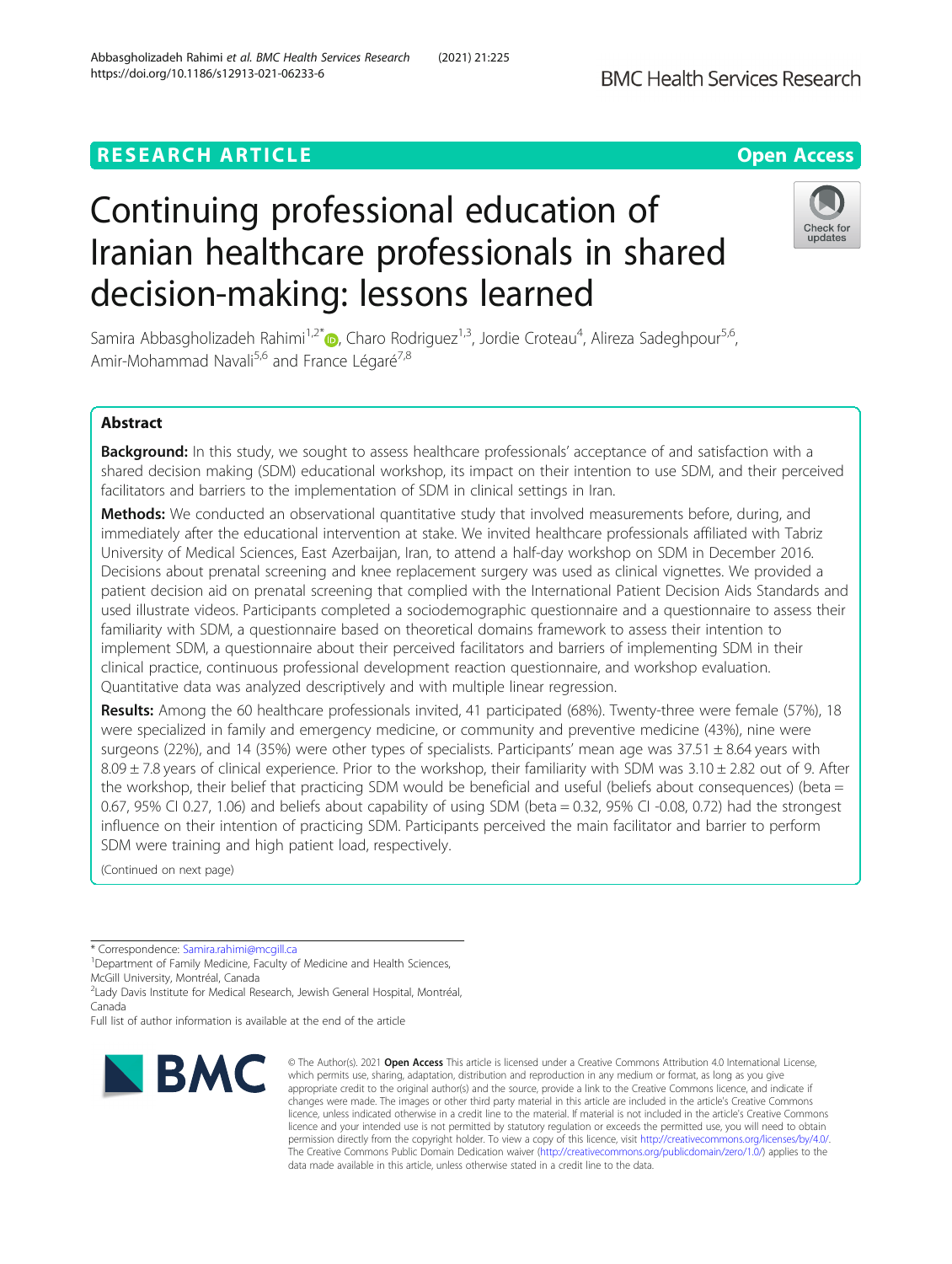# (Continued from previous page)

**Conclusions:** Participants thought the workshop was a good way to learn SDM and that they would be able to use what they had learned in their clinical practice. Future studies need to study the level of intention of participants in longer term and evaluate the impact of cultural differences on practicing SDM and its implementation in both western and non-western countries.

Keywords: Shared decision making, Patient engagement, Continuous professional development, Medical education, Iran, Implementation

#### Background

Shared decision making (SDM) is a collaborative process in which patients and healthcare professionals make healthcare decisions based on the best available evidence and on patients' priorities [\[1](#page-7-0)]. It is now commonly accepted that patients should be adequately informed about the potential risks and benefits of different treatment options, including medications such as their respective health impacts in the long-term. To make health-related decisions, patients first need to identify what is most important to them, then, they need to be supported in their decision-making [\[2](#page-7-0)]. Patients involved in decisions about their health, report better experiences of care and obtain better health outcomes [\[3](#page-7-0)]. However, achieving the full potential of SDM, including greater patient involvement, requires that healthcare professionals have the attitudes and skills necessary to predispose them to SDM [[4\]](#page-7-0).

In western countries, governments endorse SDM through healthcare policy and regulations [[5,](#page-7-0) [6](#page-7-0)], and a few countries have begun to provide SDM education to healthcare professionals and trainees. Healthcare professionals' implementation of SDM in their practice has been slow [[4\]](#page-7-0). With respect to non-western countries, a systematic review showed that patient participation in decision making can be feasible and effective, provided healthcare professionals receive training [\[7](#page-7-0)]. However, very little training is provided. In Iran, for example, despite recent developments favoring informed decision making in the healthcare system and despite increasing attention to patient-centered care, SDM knowledge and training is not widespread [\[8](#page-7-0)].

# Shared decision-making in non-western countries, such as Iranian

Culture, an abstract and complex concept, constantly influences different dimensions of human behavior, [[9\]](#page-7-0) including decision-making during medical encounters. The Iranian population is made up of many ethnic groups whose respective cultural norms are reflected in the country's overarching culture. Thus, for innovations to be accepted, geographical, political, historical, cultural and social dimensions must be considered  $[10]$ . Moreover, assessing and addressing cultural differences are important in health communications, including medical decision-making communications [\[11\]](#page-7-0) and in implementation of SDM. For instance, in eastern countries, such as Iran, the culture is one of collectivism compared to the individualism of the west  $[11]$  $[11]$ . Thus, patients may value having loved ones (e.g., family and friends) accompany them when a cancer diagnosis is given [\[12\]](#page-7-0). Moreover, as in many Asian countries, patients are "protected" from bad news in Iran, such as negative consequences of their health conditions, during the medical encounter [\[13,](#page-7-0) [14\]](#page-7-0). As a result, healthcare professionals either counsel patients' family members regarding medical decisions or they make the decisions for the patients. Overall, given cultural differences, what works when implementing SDM in western countries is not what necessarily will work in non-western countries such Iran.

Successful implementation of SDM requires taking into account individual psychological constructs such as perception of health and illness, attitude, concepts of power, and social networks, which may vary as a function of culture [[11\]](#page-7-0). In Iran, patients are concerned with the social consequences of a health problem, such as consequences for their family (Perception of health and illness). Attitudes of patients are influenced by the context and integrate others' views and norms, especially those of family members, since family ties are very important culturally (Attitude). Elders and those in authority, such as healthcare professionals, are highly respected and challenging their authority is considered disrespectful (Concept of power). Finally, patients are more likely to listen to the advice of their family or intimate peers than that of others (Social networks). To implement and popularize the SDM model in non -western countries such as Iran, it may be essential to adapt it according to the above-mentioned cultural characteristics.

# Shared decision-making education in Iran

Most SDM education, implementation, and research have been restricted to a few high-income western countries [\[15](#page-7-0)]. Iran is a middle-income eastern country where SDM is poorly known, despite recent policy developments in support of informed decision making and increasing attention to patient-centered care [[8\]](#page-7-0). Indeed, most Iranian healthcare professionals are unfamiliar with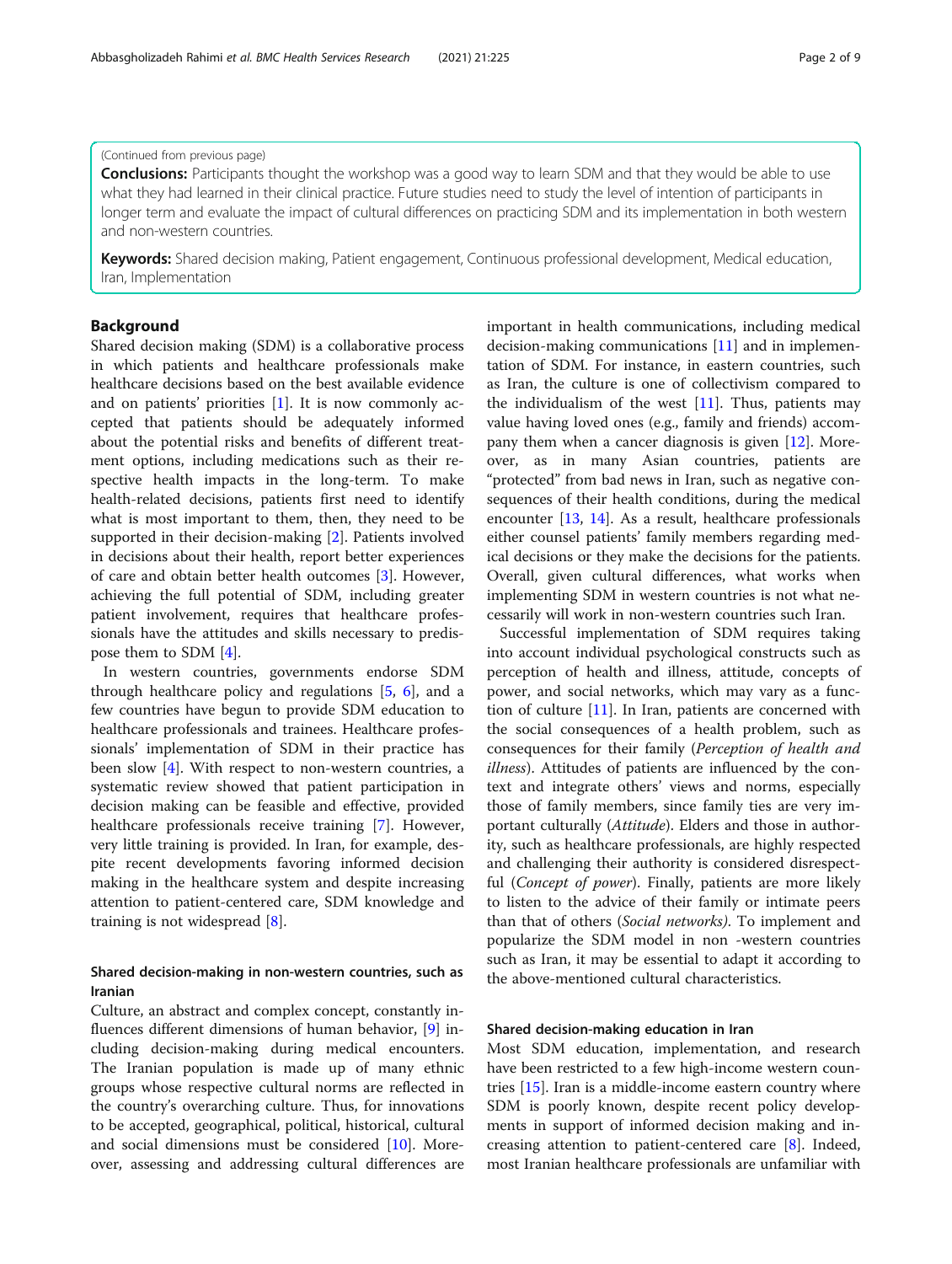the principles of SDM. There are no published studies about training activities for SDM among Iranian primary healthcare professionals or other health professionals. Thus, few healthcare professionals have the skills to implement it in their clinical settings [\[8](#page-7-0)].

Workshops are among the most commonly used methods to provide training to busy healthcare professionals to improve their knowledge and skills [\[16\]](#page-7-0). However, workshop method is not necessarily what is traditional in Iran. We decided to break away from the traditional Iranian continuing professional medical education model, and design, implement and assess an SDM workshop. The questions that we evaluated during this educational innovation were: [\[1](#page-7-0)] To what extent do participants consider the SDM continuing professional development workshop acceptable and satisfactory? [[2\]](#page-7-0) To what extent does healthcare professionals' participation in this workshop influence their intention to adopt SDM in their clinical practice? [\[3](#page-7-0)] According to participants, what are the facilitating factors and barriers that could influence the adoption of SDM in the Iranian healthcare system?

#### Methods

#### Study design and context

We conducted an observational study design with quantitative methods. The workshop was held at Tabriz University of Medical Sciences, East Azerbaijan, Tabriz, Iran in December 2016. Using email and text messages, we invited a purposeful sample of healthcare professionals, including trainees  $(n = 60)$  affiliated with the Tabriz University of Medical Sciences. No limitations were defined for age, ethnicity, gender, or years of clinical experience. The workshop was held in a conference room equipped with audio-visual technology. Ethical approval for the research component of the intervention was granted by Tabriz University of Medical Sciences, and prior to the workshop, all participants signed an informed consent form. This paper is written according to the reporting guideline for group-based behavior-change interventions [\[17\]](#page-7-0) which was designed for behavior interventions, like ours, that are delivered by at least one facilitator to at least three participants (Additional file [1\)](#page-7-0).

# The workshop: continuing professional educational intervention on SDM

The SDM workshop was a half day, designed to be interactive and adapted to Iranian cultural context. We validated it by both Iranians and Canadians who were experts in SDM, continuing professional development, knowledge translation, and implementation science.

#### Workshop implementation

The interactive workshop was held at the Tabriz University of Medical Sciences, East Azerbaijan, Tabriz, Iran

(December 22, 2016). It was facilitated by the first author (SAR), who has expertise in SDM, and coordinated by two healthcare professionals from Tabriz University of Medical Sciences (AS, AMN). Neither the coordinators nor the facilitator had any previous relationships with the participants. The duration of the workshop designed to be 4 h, including a 15-min break. The content of the workshop had three foci: (1) overall concept of SDM, (2) SDM tools, and (3) measurement of SDM. It was delivered using an interactive combination of lectures individual and group activities (Fig. [1\)](#page-3-0). For the lectures, instructional materials were PowerPoint slides and illustrative videos. For the activities, handouts were provided, namely a patient decision aid on prenatal screening for Down Syndrome  $[18]$  $[18]$ , the International Patient Decision Aids Standards (IPDAS) checklist (for use in individual and group activities) [[19](#page-7-0)].

The workshop was structured as follows. First, participants completed the sociodemographic questions and a questionnaire to evaluate their knowledge about SDM and intention to use it in clinical practice. Second, the overall concept of SDM (focus 1) was presented. Third, participants watched two videos that illustrated the behaviour (performing SDM in two clinical contexts). The first showed an orthopedic surgical patient who was using an SDM process to make a decision about knee replacement surgery [[20](#page-7-0)], and explaining his experience. The second video showed two simulated consecutive prenatal follow-up consultations during which a pregnant woman, her partner, and a healthcare professional used a PtDA about Down Syndrome prenatal screening [[21,](#page-7-0) [22\]](#page-7-0). Other studies which, similarly, applied vignettes for explaining SDM, showed that healthcare professionals' knowledge and intention to engage in SDM has increased [\[23\]](#page-7-0). Fourth, participants completed a questionnaire evaluating the 12 domains of TDF. Fifth, SDM measurement was presented. Sixth, participants were asked to individually evaluate a patient decision aid for prenatal screening using IPDAS checklist.

Seventh, participants were randomly divided into groups of three to six people. Participants were asked to either remember or imagine a situation in which they could practice SDM in their clinical setting and discuss it in their groups with guidance from the questions on the group activity handout. These questions were: When and where could you use SDM in your clinical setting? What are the potential advantages and disadvantages of practicing SDM in this situation? How could SDM practices be facilitated in your clinical setting? What are the barriers?

# Data collection

For data collection, at the beginning of the workshop, we used a sociodemographic questionnaire and a self-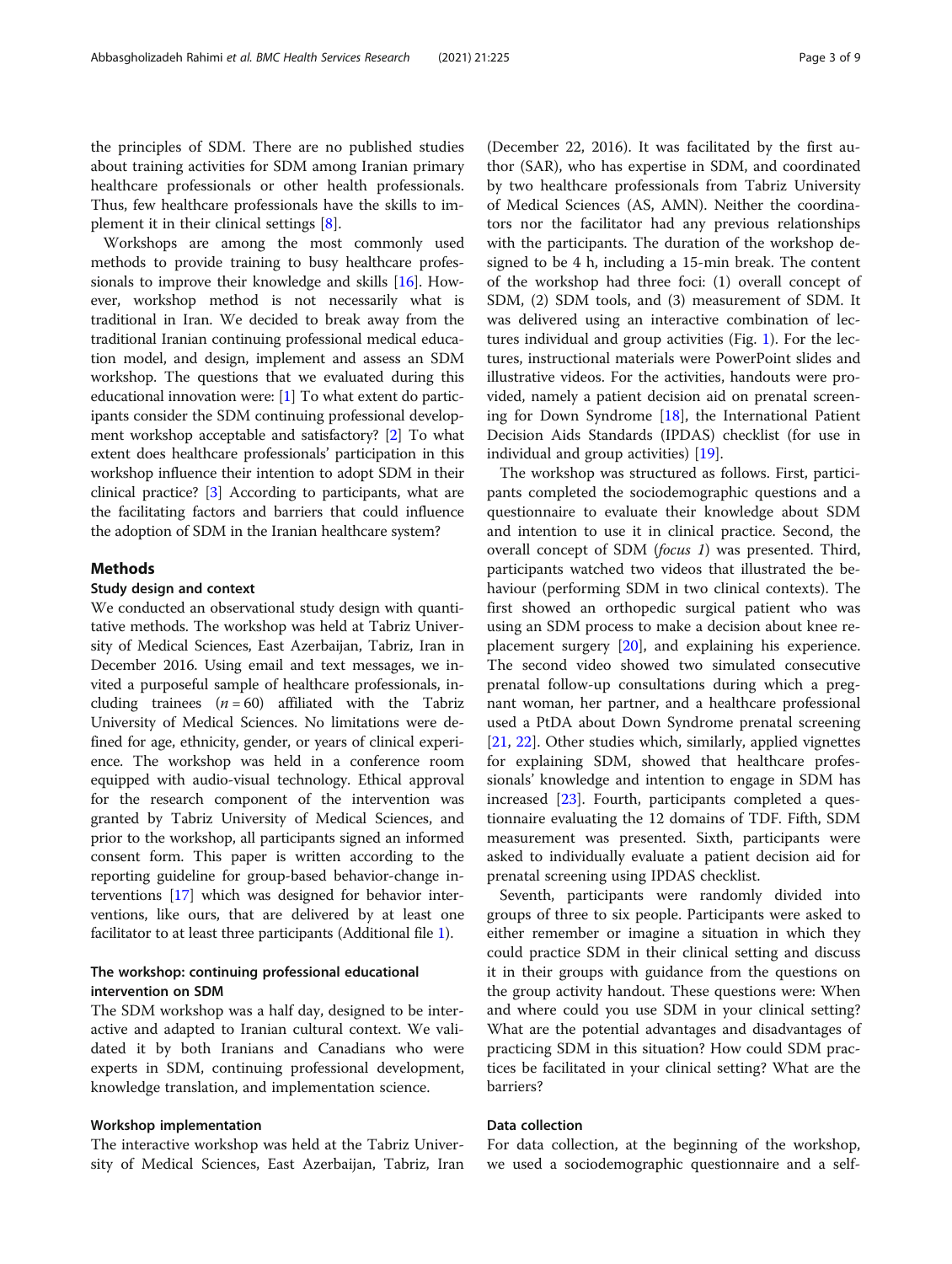<span id="page-3-0"></span>

report questionnaire to assess their familiarity with SDM. Then we used a questionnaire based on the Theoretical Domains Framework (questionnaire 1). This framework is composed of 12 theoretical domains relevant to behavior change [\[24](#page-8-0)]: 1) knowledge, 2) skills, 3) social/professional role and identity (self-standards), 4) beliefs about capabilities (self-efficacy), 5) beliefs about consequences (Anticipated outcomes/attitude), 6) motivation and goals (intention), 7) memory and attention, 8) environmental context and resources (environmental constraints), 9) social influences (norms), 10) emotion 11) behavioral regulation, and 12) nature of the behaviors. We defined behavior as follows: performing SDM (action) among Iranian health professionals (target) in any clinical setting (context).

During the workshop activities, participants also responded a questionnaire about their perceived facilitators and barriers of implementing SDM in their clinical practice (questionnaire 2). The workshop concluded with participants completing two questionnaires i.e., continuous professional development (CPD) reaction questionnaire (questionnaire 3), and workshop evaluation questionnaire. The first, adapted from previous work in the field, assessed the impact of the workshop, i.e. to evaluate whether healthcare professionals were likely to implement what they learned [\[25\]](#page-8-0). This questionnaire is based on constructs (i.e. intention, social influences, beliefs about capabilities, moral norm, and beliefs about consequences) [[25](#page-8-0)] and scored on a 7-point Likert scale,

except for one question which is scored on a 5-point percentage scale. The second, evaluated the content, design, instructor, and results of the workshop via nine questions scored on a 5-point Likert scale. This questionnaire included space for participants to provide suggestions to help us further improve the workshop. Figure 1 shows the detailed steps of the workshop and questionnaires.

#### Data analysis

All analyses were performed using R version 3.4.3. We first calculated descriptive statistics on the participants' responses. We used the mean with standard deviation for continuous and ordinal variables (age, experience, theoretical domains, and workshop evaluation questions) and frequency with percentage for categorical variables (gender, type of healthcare professional, prior knowledge about SDM, facilitators and barriers). Then we performed multiple linear regression of the healthcare professionals' intention on the psychological constructs together in the same model. This allowed us to estimate the influence of each construct on intention to use SDM while adjusting for the other constructs. The data related to the facilitators and barriers were coded by two researchers, and their frequency and percentage were calculated.

# Results

# Participant characteristics

Of the 60 healthcare professionals who were invited to the workshop, 41 participated (68%). Their characteristics are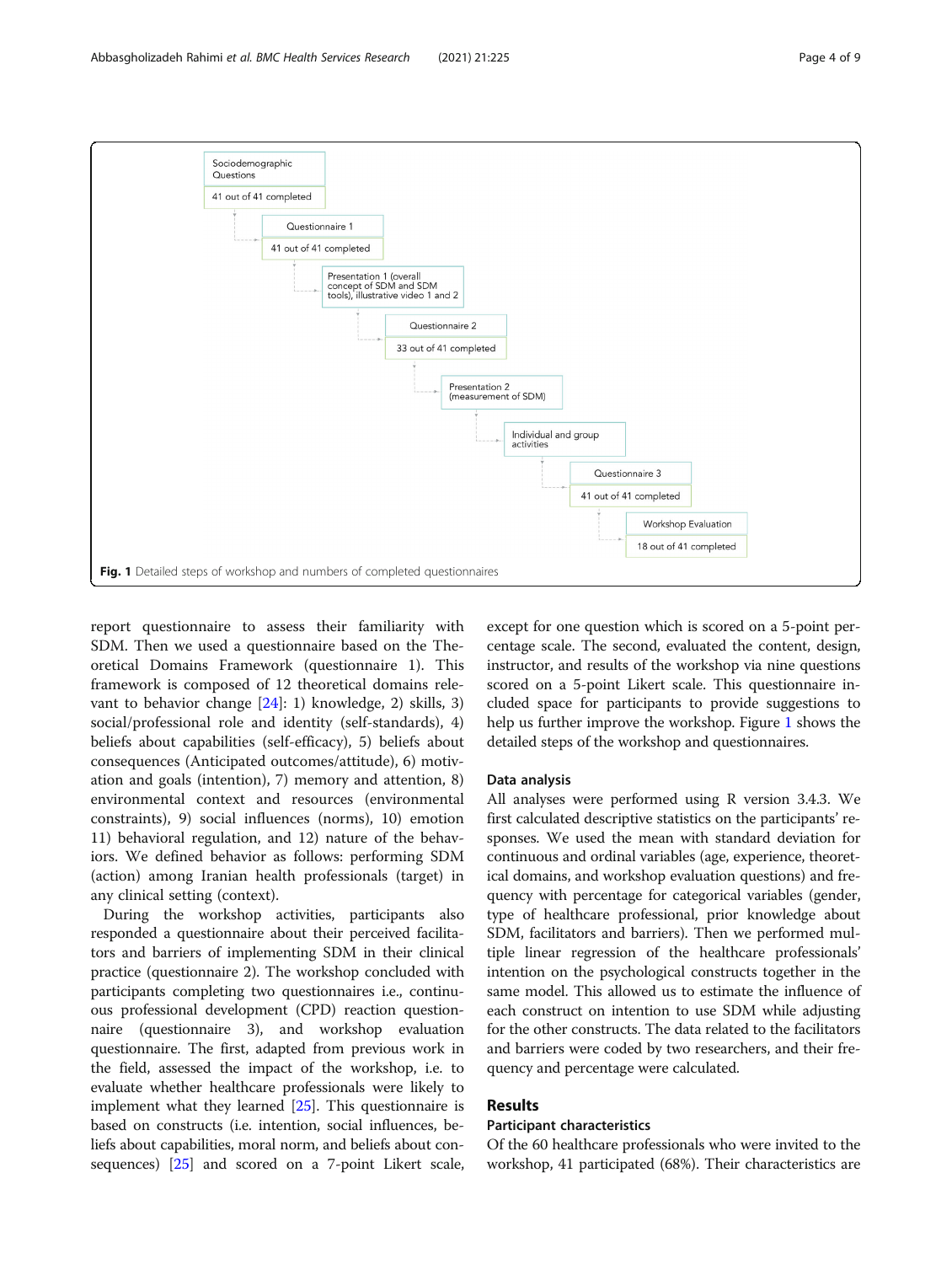shown in Table 1. Figure [1](#page-3-0) shows the detailed steps of the workshop and numbers of completed questionnaires. All of the participants completed sociodemographic questionnaire, and questionnaire to assess their familiarity with SDM. Before the workshop, 70% of the participants ( $n =$ 29) had prior knowledge about SDM, reporting familiarity with SDM of  $3.1 \pm 2.82$ , on average, out of 9. However, they had very little experience using it in their practice (Fig. [1](#page-3-0)).

All of the participants completed questionnaire 1. The level of intention for practicing SDM among healthcare professionals was high  $(5.51 \pm 1.35$  out of 7). Participants believed the consequences of practicing SDM would be very beneficial and useful (beliefs about consequences)  $(5.71 \pm 1.14$  out of 7); they also believed practicing SDM would be highly acceptable and in accordance with Iranian moral values (moral norm)  $(5.56 \pm 1.28$  out of 7) (Table 2).

Beliefs about consequences (beta = 0.67, 95% CI 0.27, 1.06) had the strongest influence on participants' intention to practice SDM (Table 3). Their beliefs about consequences were strongly correlated with their intention, even after adjustment for the other constructs. Beliefs about capabilities (beta =  $0.32$ ,  $95\%$  CI  $-0.08$ , $0.72$ ) had the second strongest effect, but was not significant at 5% (Table 3).

Out of 41 participants 33 completed questionnaire 2. Thirteen answered question related to the facilitators and 33 answered question related to the barriers. The most frequently mentioned facilitators were "training" (23%) and "managerial support" (15%), "patients' or healthcare professionals' motivation" (15%) and "availability of environmental resources" (15%). The most frequently mentioned barriers were "High patient load" (33%) and "time constraints" (31%) (Table [4\)](#page-5-0).

All of the participants completed questionnaire 3, and 18 completed workshop evaluation questionnaire. The results of questionnaire 3 and workshop evaluation are shown in Table [5.](#page-6-0)

### **Discussion**

In this paper, we describe the delivery and evaluation of an SDM workshop at Tabriz University of Medical Sciences, East Azerbaijan, Tabriz, Iran. We evaluated the acceptability of and satisfaction with the workshop (aim

Table 2 Theoretical Domains Framework, psychological factors

| Construct                  | Mean (out of 7) | SD   |
|----------------------------|-----------------|------|
| Intention                  | 5.51            | 1.35 |
| Social influences          | 4.20            | 1.21 |
| Beliefs about capabilities | 5.01            | 1.05 |
| Moral norm                 | 5.56            | 1.28 |
| Beliefs about consequences | 5.71            | 1.14 |

Table 1 Participant characteristics and prior knowledge of SDM,  $N = 41$ 

| Characteristic                                                                                                                               | Value           |
|----------------------------------------------------------------------------------------------------------------------------------------------|-----------------|
| Age (years), mean (SD)                                                                                                                       | 37.51<br>(8.64) |
| Experience (years), mean (SD)                                                                                                                | 8.09<br>(7.80)  |
| Sex, n (%)                                                                                                                                   |                 |
| Male                                                                                                                                         | 18 (43)         |
| Female                                                                                                                                       | 23 (57)         |
| Type of healthcare professional, n (%)                                                                                                       |                 |
| Family, emergency, community/preventive medicine or<br>internal medicine                                                                     | 18 (43)         |
| Surgery or anesthesiology                                                                                                                    | 9 (22)          |
| Others (healthcare professionals/trainees in gynecology,<br>otolaryngology, pathology, radiology, dermatology,<br>neurology, and psychiatry) | 14 (35)         |
| Prior knowledge of shared decision making, n (%)                                                                                             |                 |
| Yes                                                                                                                                          | 29 (/0)         |

1) as well as its impact on participants' intention to practice SDM in their clinical setting (aim 2). Moreover, we explored participants' perceived facilitators and barriers to practice SDM in their clinical setting (aim 3). The results of this study suggest the following:

No 12 (30)

First (aim 1), overall, the SDM workshop was highly acceptable to the participating Iranian healthcare professionals and trainees. They found that the workshop met their expectations, was relevant to their job, and stimulating. Further, they found the workshop as a good way to learn SDM and thought they would be able to use what they had learned in their clinical practice.

Second (aim 2), the intention to use SDM was high among the participants. A previous study with 299 Iranian patients, showed a high level of intention to be informed about and involved in health decisions [\[14](#page-7-0)]. Together, these results suggest that both Iranian healthcare professionals and patients may be inclined to engage in SDM, and their lack of intention may not be the reason for the lack of SDM implementation in Iran. However, additional research with larger numbers of participants will be needed to reach to this conclusion.

Table 3 Significant factors in participants' intentions to practice SDM in their clinical settings

| Construct (correlated with intention)<br><b>Beta</b><br>P<br>Social influences<br>$-0.03$ ( $-0.27, 0.21$ )<br>$0.32$ ( $-0.08$ , $0.72$ )<br>Beliefs about capabilities<br>$0.10$ $(-0.20, 0.40)$<br>Moral norm |  |       |
|------------------------------------------------------------------------------------------------------------------------------------------------------------------------------------------------------------------|--|-------|
|                                                                                                                                                                                                                  |  |       |
|                                                                                                                                                                                                                  |  | 0.810 |
|                                                                                                                                                                                                                  |  | 0.120 |
|                                                                                                                                                                                                                  |  | 0.520 |
| 0.67(0.27, 1.06)<br>Beliefs about consequences                                                                                                                                                                   |  | 0.002 |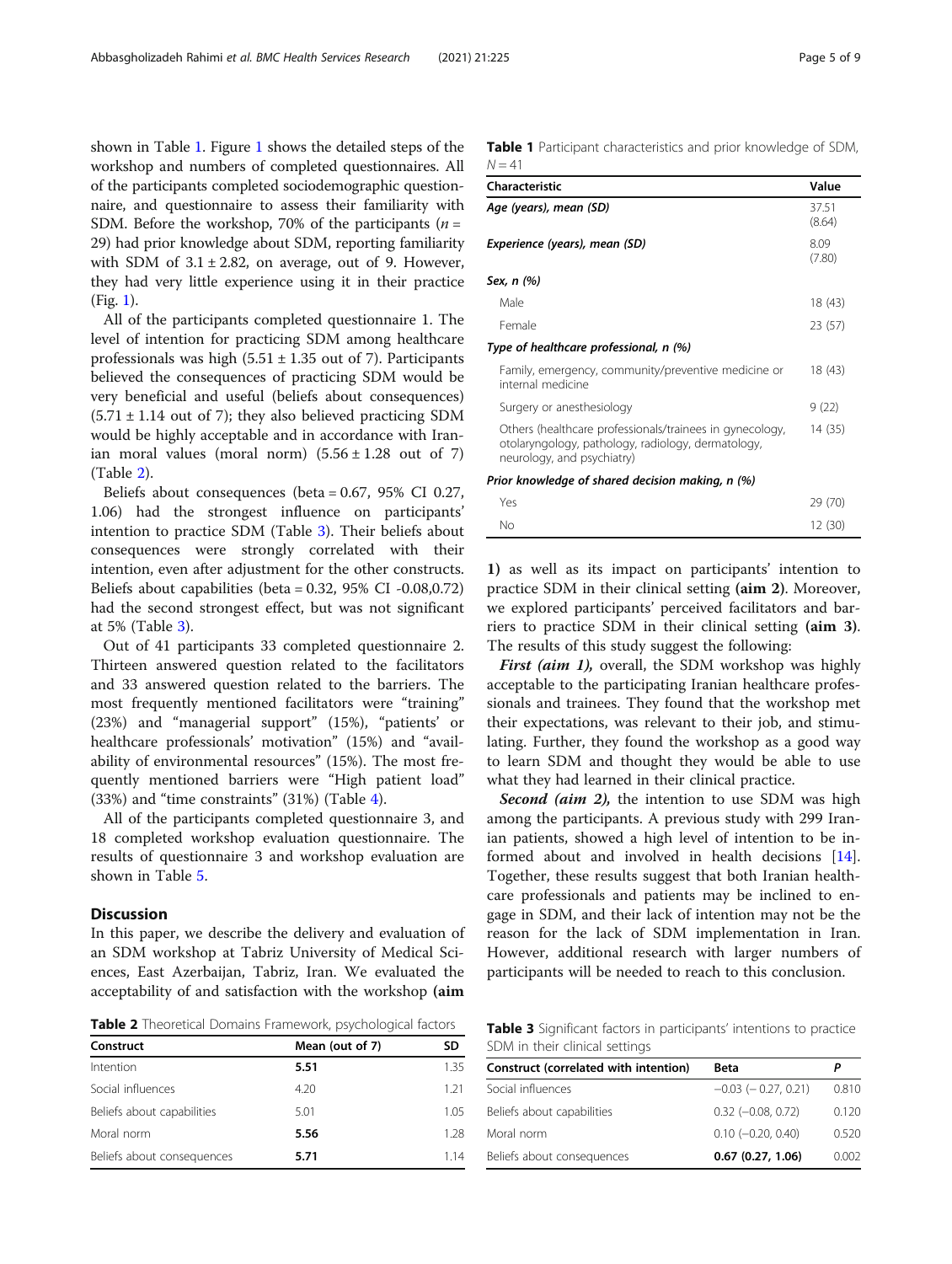<span id="page-5-0"></span>Table 4 Perceived facilitators and barriers to practice SDM

| <b>Facilitators</b>                                    | Frequency n<br>(%) |
|--------------------------------------------------------|--------------------|
| Training (healthcare professionals and patients)       | 3(23)              |
| Managerial support                                     | 2(15)              |
| Patients'/healthcare professionals' motivation         | 2(15)              |
| Availability of environmental resources                | 2(15)              |
| Development of web-based training                      | 1(8)               |
| Availability of decision aids                          | 1(8)               |
| Favorable moral norms                                  | 1(8)               |
| Good socioeconomic status (hospitals/patients)         | 1(8)               |
| <b>Barriers</b>                                        | n (%)              |
| High patient load                                      | 11 (33)            |
| Time constraints                                       | 10(31)             |
| Lack of knowledge and education among patients         | 5(15)              |
| Lack of environmental resources                        | 3(9)               |
| Cultural barriers and ethical issues                   | 3(9)               |
| Resistance to change among healthcare<br>professionals | 1(3)               |

Beliefs about consequences of practicing SDM—knowing that it could be beneficial and useful—was highly correlated with participants intention to practice SDM in their clinical setting. Therefore, reinforcing Iranian healthcare professionals' beliefs about positive consequences of SDM could have a positive effect on their attitudes and consequently the implementation of SDM in their clinical practice. Strategies such as increasing healthcare professionals' knowledge about SDM and showing them its benefits and usefulness could facilitate its implementation in Iran. This could be done through seminars, online training, and other types of educational activities. Further, using examples from inside the country could not only reassure healthcare professionals' about the feasibility of performing SDM in Iran, but also could be motivational.

Third (aim 3), participants mentioned training (of both healthcare professionals and patients) and their motivation as facilitators to performing SDM, and their limited knowledge about SDM and lack of patient SDM education as barriers of practicing SDM in their clinical practice. These results are aligned with those of a recent systematic review on patient's involvement in decision-making in non-western countries that highlighted the need for healthcare professional and patient training in SDM [[7\]](#page-7-0). Patients lack of familiarity with their rights and their low health literacy were acknowledged as barriers in other Iranian studies, as well [[23,](#page-7-0) [26\]](#page-8-0). However, further studies are required regarding which training format could work best for healthcare professionals and patients in non-western countries such as Iran, and

Participants also mentioned managerial support, availability of environmental resources, good socioeconomic status, and availability of SDM tools (such as decision aids) as other facilitators of practicing SDM in their clinical practice. Additional barriers mentioned were high patient load, time constraints, and lack of environmental resources. This is similar to what Légaré and colleagues found as the barriers of SDM in home healthcare services [[27\]](#page-8-0). The government of Iran could facilitate implementation of SDM by providing the needed managerial support and resources to clinical settings and by encouraging research in this area. Policy makers can play an important role in overcoming these perceived barriers and in stimulating these perceived facilitators. SDM research and practice should also be emphasized at the policy level, including governmental guidelines and regulations [[8\]](#page-7-0).

Participants' cultural boundaries and resistance to change were also highlighted in our study as barriers to implementing SDM in clinical practice. Attitudes of patients considering their collective culture is often influenced by family and intimate peers' views and norms, and they are likely to approve of their messages than from anyone else. Therefore, since family ties are considered very important culturally, person-centric decisionmaking models in this culture might not be suitable. One strategy to put SDM in practice in such cultures could be to communicate and share the decision not only with patient but also with their family. Decision aids may need to be designed to support family involvement.

Other cultural barriers may be rooted in beliefs about authority and power in patient-physician relationships. For example, challenging elders and those in authority, such as healthcare professionals, is seen as disrespectful in Iran. Thus, some patients, especially older or more traditional ones, may refrain from asking questions. Healthcare professionals in Iran therefore need to be more intentional and encouraging about inviting patients to ask questions about their treatment or screening options, knowing that this may go against longestablished social norms. This could also empower them to be more engaged in decision-making processes about their health in general. Given that we know SDM could lead to improved affective-cognitive outcomes [[28\]](#page-8-0), more investigation into cultural differences to adapt the SDM model to non-western countries, such as Iran, is required.

#### Limitations of the study

First, a self-selection bias may be present in this study in that those who agreed to participate to the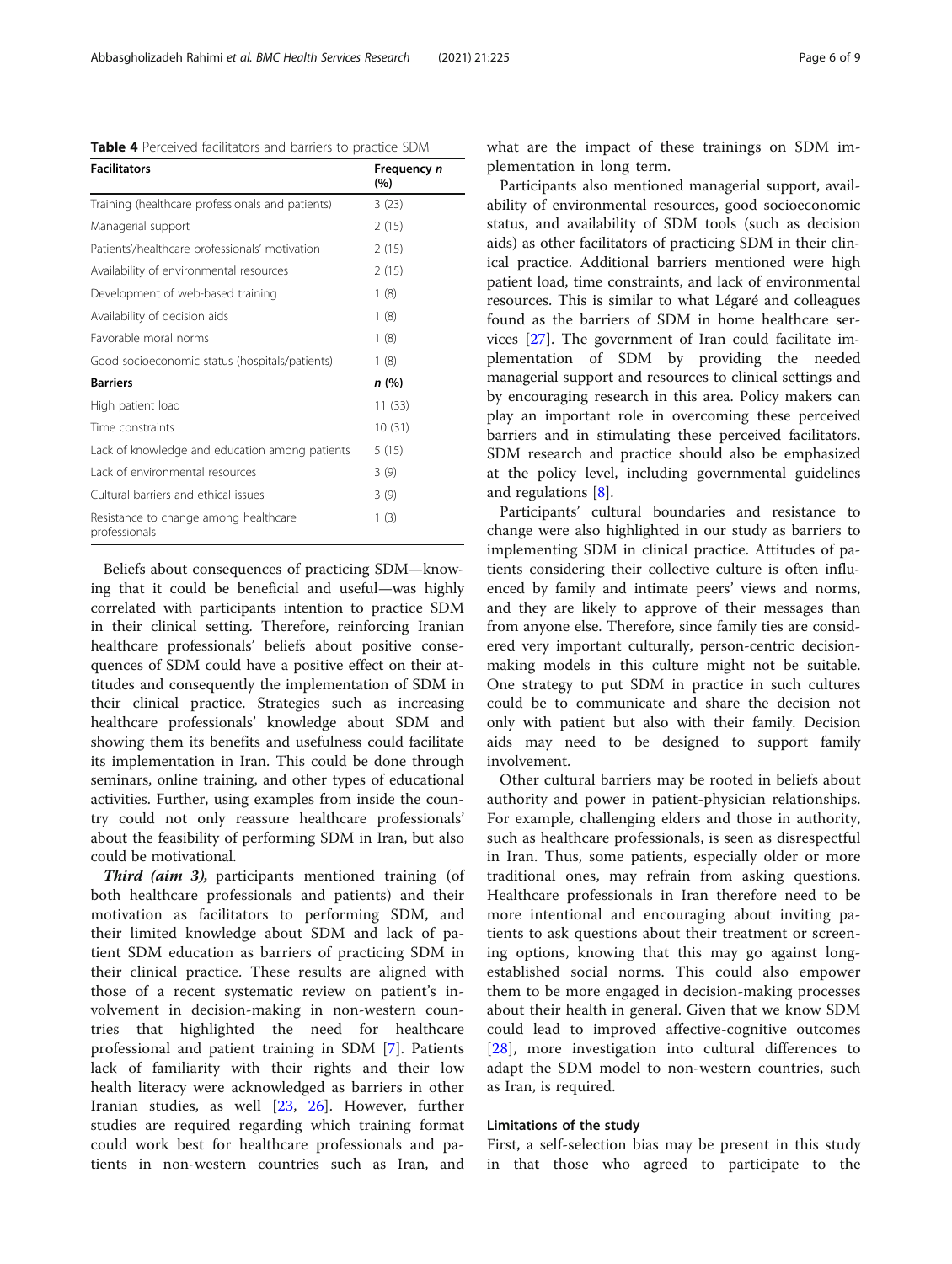# CPD Reaction Questionnaire Mean (SD) I intend to perform SDM (strongly agree = 1— strongly disagree =7) 5.61 (1.45) To the best of my knowledge, the percentage of my colleagues who use SDM is: (0–20%, 20–40%, 41–60%, 61–80%,81–100%) Frequency of  $0-20% = 12$ Frequency of  $20-40% = 7$ Frequency of  $41-60% = 9$ Frequency of  $61-80% = 12$ Frequency of  $81-100\% = 1$ I am confident that I could perform SDM if I wanted to. (strongly agree  $= 1$  - strongly disagree  $= 7$ ) 5.17 (1.56) Performing SDM is the ethical thing to do. (strongly agree  $= 1$ — strongly disagree  $= 7$ ) 5.66 (1.61) For me, performing SDM would be: (extremely  $difficult = 1$ —extremely easy = 7) 4.63 (1.28) Now think about a co-worker whom you respect as a professional. In your opinion, does he/she perform SDM? (never  $= 1$ — always  $= 7$ ) 4.46 (1.38) I plan to perform SDM. (strongly agree = 1— strongly disagree =7) 5.41 (1.48) Overall, I think that for me performing SDM would be: (useless  $= 1$ — useful  $= 7$ ) 5.58 (1.41) Most people who are important to me in my profession perform SDM. (strongly agree  $= 1$ — strongly disagree  $= 7$ ) 4.51 (1.61) It is acceptable to perform SDM. (strongly agree = 1— strongly disagree =7) 5.46 (1.42) I have the ability to perform SDM. (strongly agree = 1— strongly disagree =7) 5.22 (1.39) Overall, I think that for me using SDM would be: (harmful = 1—beneficial = 7) 5.83 (1.6) Morkshop evaluation and the set of 5 and 10 mean (SD) out of 5 and 10 mean (SD) out of 5 Was well-informed about the objectives of this workshop 4.17 (0.72) 4.17 (0.72) Thought the workshop met their expectations and their expectations and the state of the state of the 4.00 (0.94) Thought the content were relevant to their job 4.20 (0.90) Thought the workshop objectives were clear to them  $4.65(0.61)$ Thought the workshop activities were stimulating and the stimulation of the stimulation of the stimulating and the stimulating and the stimulating and the stimulating and the stimulating and the stimulating and the stimula Thought the instructor was well prepared  $4.35(0.70)$ Thought the instructor was helpful 4.41 (0.71) 4.41 (0.71) Thought they would be able to use what they learned in the workshop 4.06 (0.82) Thought the workshop was a good way for them to learn this content 4.18 (0.64)

#### <span id="page-6-0"></span>Table 5 CPD reaction questionnaire and workshop evaluation

workshop may have been more inclined to patientcentered care and SDM than those who did not respond to our invitation. Second, the invitation to participate in the workshop was sent to organizations and personal email lists. It is therefore possible that our invitation did not reach all eligible participants. Third, the study targeted healthcare professionals in one province of Iran, thus we cannot infer that our results are applicable to other provinces and territories; however, our workshop results and lessons learned can inspire future efforts. Lastly, our study does not explicitly measure the long-term impact of the workshop on skills and/or attitudes variables. We encourage future work to evaluate the long-term impact of such educational activities on participants intention to use SDM in non-western contexts.

# Conclusion

Our half-day workshop among healthcare professionals in an Iranian context was found to be acceptable and satisfying. Participants found that the workshop was a good way to learn SDM, and that they would be able to use what they had learned in their clinical practice. Participants' intention to practice SDM was high following the workshop, and the belief that practicing SDM would be beneficial and useful (beliefs about consequences) had the strongest influence on their intention to practice SDM. The broader implication of our study is to inform future SDM educational activities in non-western and western countries, and to encourage further studies to evaluate the impact of cultural differences on practicing SDM and its implementation in both western and nonwestern countries.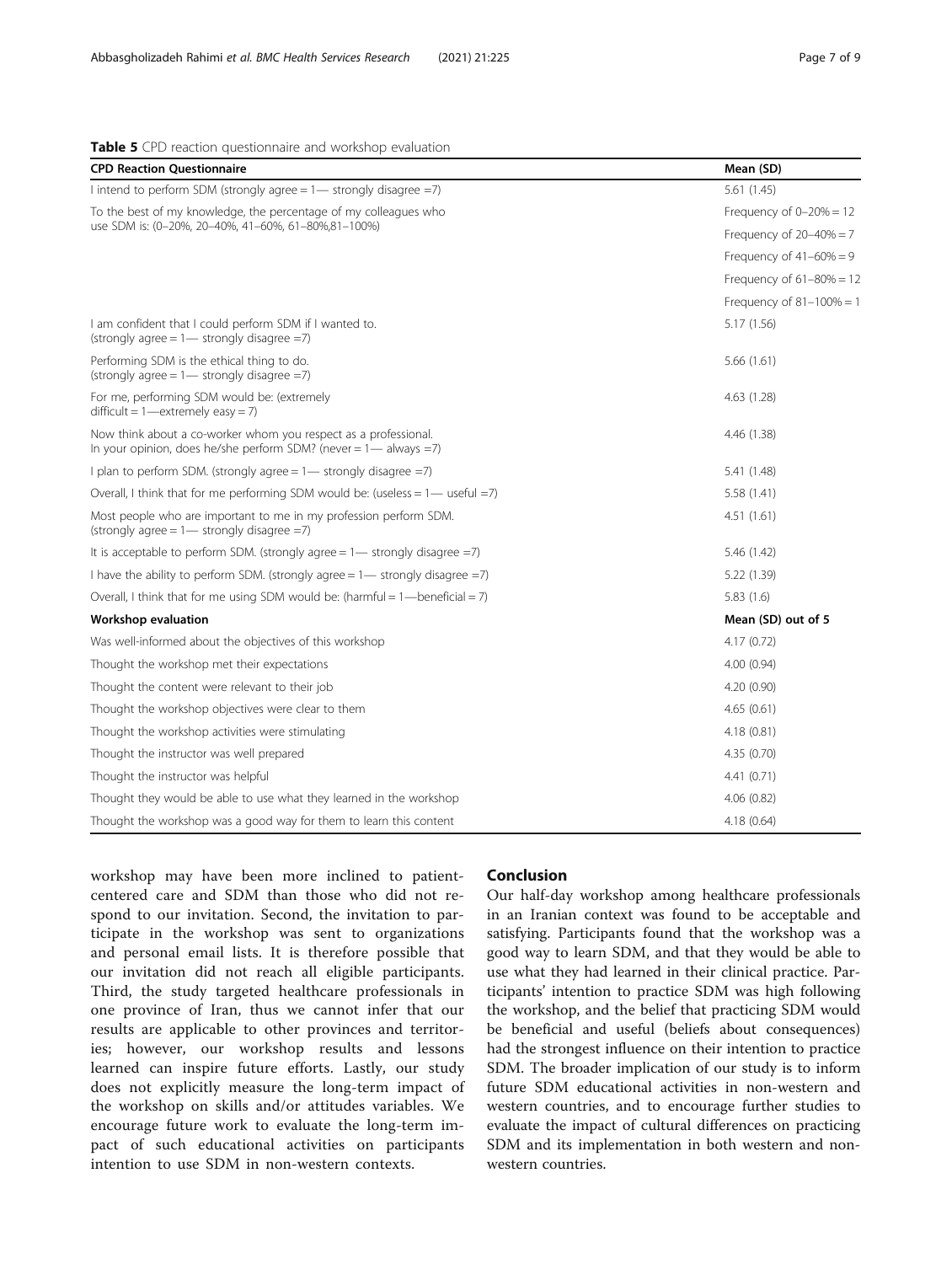#### <span id="page-7-0"></span>Abbreviations

SDM: Shared Decision Making; PtDA: Patient Decision Aid; IPDA S: International Patient Decision Aids Standards; TDF: Theoretical Domains Framework

# Supplementary Information

The online version contains supplementary material available at [https://doi.](https://doi.org/10.1186/s12913-021-06233-6) [org/10.1186/s12913-021-06233-6.](https://doi.org/10.1186/s12913-021-06233-6)

Additional file 1: The reporting quideline for group-based behaviorchange interventions: continuing professional education of Iranian healthcare professionals in shared decision making.

#### Acknowledgements

The authors acknowledge Tabriz University of Medical Sciences and the Iranian Center for Evidence-Based Medicine for their collaboration in the organizing the workshop. SAR is funded by a Research Scholar Junior 1 Career Development Award by the Fonds de Recherche du Québec-Santé (FRQS), and her research program is supported by Natural Sciences and Engineering Research Council (NSERC) Discovery Grant #2020-05246. FL is funded by a Tier 1 Canada Research Chair in Shared Decision Making and Knowledge Translation

#### Authors' contributions

SAR, FL, AS, and AMN contributed to the design of the study. SAR, AS, and AMN contributed to data collection. SAR and JC conducted data analysis and interpretation. SAR drafted the first version of the article with early revision by CR, FL, JC, AS, AMN and multiple subsequent revisions by all authors. All authors critically revised the article and approved the final version for submission for publication. The authors read and approved the final manuscript.

#### Funding

This study was supported by a McGill start-up grant and Canada Research Chair in Shared Decision Making and Knowledge Translation. We acknowledge these supports.

#### Availability of data and materials

The materials in the manuscript are freely available to researchers who wish to use them for non-commercial purposes, provided they preserve confidentiality and anonymity and cite the original reference in any publications.

# **Declarations**

#### Ethics approval and consent to participate

Ethical approval for the research component of the intervention was granted by Tabriz University of Medical Sciences, and prior to the workshop, all participants signed an informed consent form.

### Consent for publication

Not Applicable.

#### Competing interests

The authors declare no conflicts of interest.

#### Author details

<sup>1</sup>Department of Family Medicine, Faculty of Medicine and Health Sciences, McGill University, Montréal, Canada. <sup>2</sup> Lady Davis Institute for Medical Research, Jewish General Hospital, Montréal, Canada. <sup>3</sup>Institute of Health Sciences Education (IHSE), Faculty of Medicine and Health Sciences, McGill University, Montréal, Canada. <sup>4</sup> L'institut national d'excellence en santé et en services sociaux (INESSS), Quebec City, Canada. <sup>5</sup>Tabriz University of Medical Sciences, Tabriz, Iran. <sup>6</sup>Orthopedic Surgery Department, Shohada University Hospital, Tabriz, Iran. <sup>7</sup>Department of Family Medicine and Emergency<br>Medicine, Faculty of Medicine, Université Laval, Quebec City, Canada. <sup>8</sup>VITAM – Centre de recherche en santé durable, Centre intégré universitaire de santé et services sociaux de la Capitale-Nationale, Quebec City, Canada.

#### Received: 29 September 2020 Accepted: 2 March 2021 Published online: 12 March 2021

#### References

- 1. Charles C, Gafni A, Whelan T. Shared decision-making in the medical encounter: what does it mean? (or it takes at least two to tango). Soc Sci Med. 1997;44(5):681-92.
- 2. Loos RJ. Genetic determinants of common obesity and their value in prediction. Best Pract Res Clin Endocrinol Metab. 2012;26(2):211–26.
- 3. Veillard J, Fekri O, Dhalla I, Klazinga N, Institute CDH. Measuring outcomes in the Canadian health sector: driving better value from healthcare. Toronto: C. D. Howe Institute; 2016. Available from: <http://www.deslibris.ca/ID/248396>
- 4. Legare F, Stacey D, Turcotte S, Cossi MJ, Kryworuchko J, Graham ID, et al. Interventions for improving the adoption of shared decision making by healthcare professionals. Cochrane Database Syst Rev. 2014;15(9):CD006732.
- 5. Frosch DL, Moulton BW, Wexler RM, Holmes-Rovner M, Volk RJ, Levin CA. Shared decision making in the United States: policy and implementation activity on multiple fronts. Zeitschrift fur Evidenz. 2011;105(4):305–12.
- International Accomplishments in Shared Decision Making. Zeitschrift fur Evidenz, Fortbildung und Qualitat im Gesundheitswesen. 2017. p. 123–4.
- Dolan H, Li M, Trevena L. Interventions to improve participation in healthcare decisions in non-Western countries: a systematic review and narrative synthesis. Health Expect. 2019;22(5):894–906.
- 8. Abbasgholizadeh Rahimi S, Alizadeh M, Legare F. Shared decision making in Iran: current and future trends. Zeitschrift Evid Fortbildung Qual Gesundheitswesen. 2017;123–124:52–5.
- 9. Soares AM, Farhangmehr M, Shoham A. Hofstede's dimensions of culture in international marketing studies. J Bus Res. 2007;60(3):277–84.
- 10. Noorbakhsh Y. Culture and ethnicity: a model for cultural communication in Iran. Iran J Cult Res. 2009;1(4):67–78.
- 11. Betsch C, Böhm R, Airhihenbuwa CO, Butler R, Chapman GB, Haase N, et al. Improving medical decision making and health promotion through culturesensitive health communication: an agenda for science and practice. Med Decis Mak. 2016;36(7):811–33.
- 12. Obeidat RF, Homish GG, Lally RM. Shared decision making among individuals with cancer in non-Western cultures: a literature review. Oncol Nurs Forum. 2013;40(5):454–63.
- 13. Sekimoto M, Asai A, Ohnishi M, Nishigaki E, Fukui T, Shimbo T, et al. Patients' preferences for involvement in treatment decision making in Japan. J BMC Fam Pract. 2004;5(1):1–10.
- 14. Asghari F, Mirzazadeh A, Fotouhi A. Patients' preferences for receiving clinical information and participating in decision-making in Iran. J Med Ethics. 2008;34(5):348–52.
- 15. Härter M, Moumjid N, Cornuz J, Elwyn G, van der Weijden T. Shared decision making in 2017: international accomplishments in policy, research and implementation. Zeitschrift Evid Fortbildung Qual Gesundheitswesen. 2017;123–124(06):1–5.
- 16. Campbell EG, Rosenthal M. Reform of continuing medical education: investments in physician human capital. JAMA. 2009;302(16):1807–8.
- 17. Borek AJ, Abraham C, Smith JR, Greaves CJ, Tarrant M. A checklist to improve reporting of group-based behaviour-change interventions. BMC Public Health. 2015;15(1):963.
- 18. Abbasgholizadeh Rahimi S, Agbadje T, Croteau J, Robitaille H, Badeau M, D'Amour D, et al. What are my options regarding prenatal screening tests? (Quelles sont mes options concernant le test de dépistage prénatal?) Canada: A to Z Inventory of Decision Aids; 2017 [Available from: [https://](https://decisionaid.ohri.ca/AZsumm.php?ID=1861) [decisionaid.ohri.ca/AZsumm.php?ID=1861](https://decisionaid.ohri.ca/AZsumm.php?ID=1861).
- 19. Elwyn G, O'Connor A, Stacey D, Volk R, Edwards A, Coulter A, et al. Developing a quality criteria framework for patient decision aids: online international Delphi consensus process. BMJ (Clin Res ed). 2006;333(7565): 417–9.
- 20. Informed Medical Decision Foundation. Shared decision making: knee surgery. 2013.
- 21. YouTube. Shared decision making about prenatal screening decisions 2017 [Available from: [https://www.youtube.com/watch?v=Ahzgya\\_fI\\_4](https://www.youtube.com/watch?v=Ahzgya_fI_4).
- 22. McKeen K. Shared decision making: knee surgery. 2013.
- 23. Keshmiri F, Rezai M, Tavakoli N. The effect of interprofessional education on healthcare providers' intentions to engage in interprofessional shared decision-making: Perspectives from the theory of planned behaviour. J Eval Clin Pract. 202;26(4):1153-61. [https://doi.org/10.1111/jep.13379.](https://doi.org/10.1111/jep.13379) Epub 2020 Mar 1.